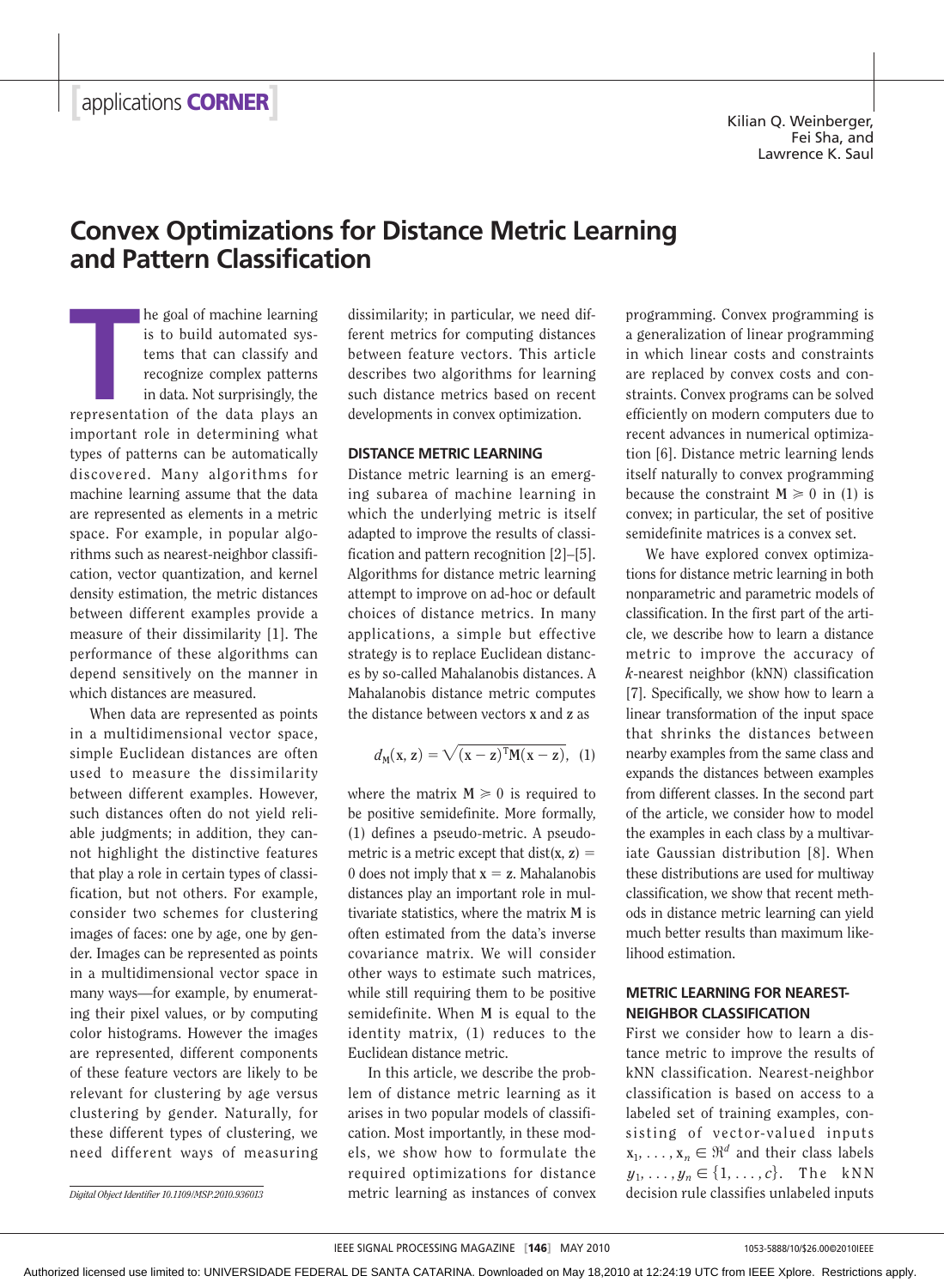by the majority label of their kNN in the training set. Naturally, the performance of this algorithm depends strongly on the distance metric used to identify kNNs.

The performance of a kNN classifier can be estimated on the training examples by the leave-one-out error rate. The leave-one-out error rate measures the fraction of training examples that are misclassified based on the majority labels of their kNNs. When computing the leave-one-out error rate, each training example is excluded from the search for its own kNNs; in particular, this search is confined to the remaining  $n-1$  inputs in the training set.

With kNN classification in mind, we attempt to find the distance metric that minimizes the leave-one-out error rate. We note that the leave-one-out error rate vanishes if the *k* nearest neighbors of each input **x***i* share the same class label *yi* . Our algorithm is based on the following intuition. For robust kNN classification, not only should we minimize the leave-one-out error rate, but we should adapt the distance metric so that the nearest neighbors of **x***i* from different classes lie much farther away than the *k* nearest neighbors with label *yi* . The remainder of this section discusses how to formalize this intuition as a convex optimization.

#### *NOTATION AND TERMINOLOGY*

Among the neighbors of each training example **x***<sup>i</sup>* , we distinguish between two types: target neighbors and impostors. These different types of neighbors will play competing roles in the convex optimization for learning a distance metric.

The target neighbors of an input **x***<sup>i</sup>* are the *k* inputs that we desire to be the *k* nearest neighbors of **x***<sup>i</sup>* . In many applications, we can identify these inputs using domain knowledge; in the absence of such knowledge, we use the Euclidean distance metric to identify the *k* nearest inputs with the same class label. As notation, we use the relation  $j \rightarrow i$  to denote that  $x_i$  is one of the *k* target neighbors of **x***<sup>i</sup>* . However the target neighbors are identified, this relation implies that  $y_j = y_i$ .

For kNN classification to succeed, each input's target neighbors should be closer than other inputs with different class labels. To make this notion precise, we define the following set of triples:

$$
T = \{ (i,j,\ell) \mid i,j,\ell \in \{1,\ldots,n\},
$$
  

$$
j \rightarrow i, y_i \neq y_\ell \}.
$$
 (2)

# **THE GOAL OF MACHINE LEARNING IS TO BUILD AUTOMATED SYSTEMS THAT CAN CLASSIFY AND RECOGNIZE COMPLEX PATTERNS IN DATA.**

The set *T* contains all triples  $(i, j, \ell)$ of inputs **x***<sup>i</sup>* , target neighbors **x***<sup>j</sup>* , and inputs of different classes **x**,. For robust kNN classification, we require that for each input **x***<sup>i</sup>* , the distances to differently labeled inputs **x**, exceed the distances to target neighbors **x***j* by a large margin. This will be true if each triple in *T* satisfies the constraint

$$
\forall (i, j, \ell) \in T d_M^2(\mathbf{x}_i, \mathbf{x}_\ell) \ge d_M^2(\mathbf{x}_i, \mathbf{x}_j) + 1,
$$
\n(3)

where the Mahalanobis metric  $M \ge 0$  is used to compute distances. The constraint in (3) requires that distances to differently labeled inputs exceed those to target neighbors by a margin of (at least) one unit of squared distance. Note that the size of the margin is relative to the scale of the **M**, which appears linearly in the other terms of this constraint.

The impostors of an input **x***i* are differently labeled inputs  $x_t$  that violate this constraint for some target neighbor **x***<sup>j</sup>* . Impostors do not share the same label *yi* , but they lie within one unit of distance from the hyper-ellipsoid centered at **x***<sup>i</sup>* with radius  $d_M(x_i, x_j)$ . Thus, they identify examples that are likely to cause misclassifications using the kNN decision rule.

#### *CONVEX OPTIMIZATION*

With this notation and terminology, we now consider how to learn a distance metric that satisfies many, if not all, of the constraints in (3). Note that the distance metric **M** defines the shape of the hyper-ellipsoid that encloses each input and its target neighbors. Intuitively, the goal of distance metric learning is to change the shape of this ellipsoid so that it includes the target neighbors but excludes the impostors. Figure 1



**[FIG1] LMNN illustrated on a schematic example. (a) Initially, under the Euclidean distance, the data point x***<sup>i</sup>*  **has two impostors in its neighborhood. (b) The Mahalanobis metric transforms the space such that inputs with similar label are pulled closer and inputs with different labels are pushed apart. In particular, dissimilar inputs are separated from the local neighborhood by a large margin.**

Authorized licensed use limited to: UNIVERSIDADE FEDERAL DE SANTA CATARINA. Downloaded on May 18,2010 at 12:24:19 UTC from IEEE Xplore. Restrictions apply.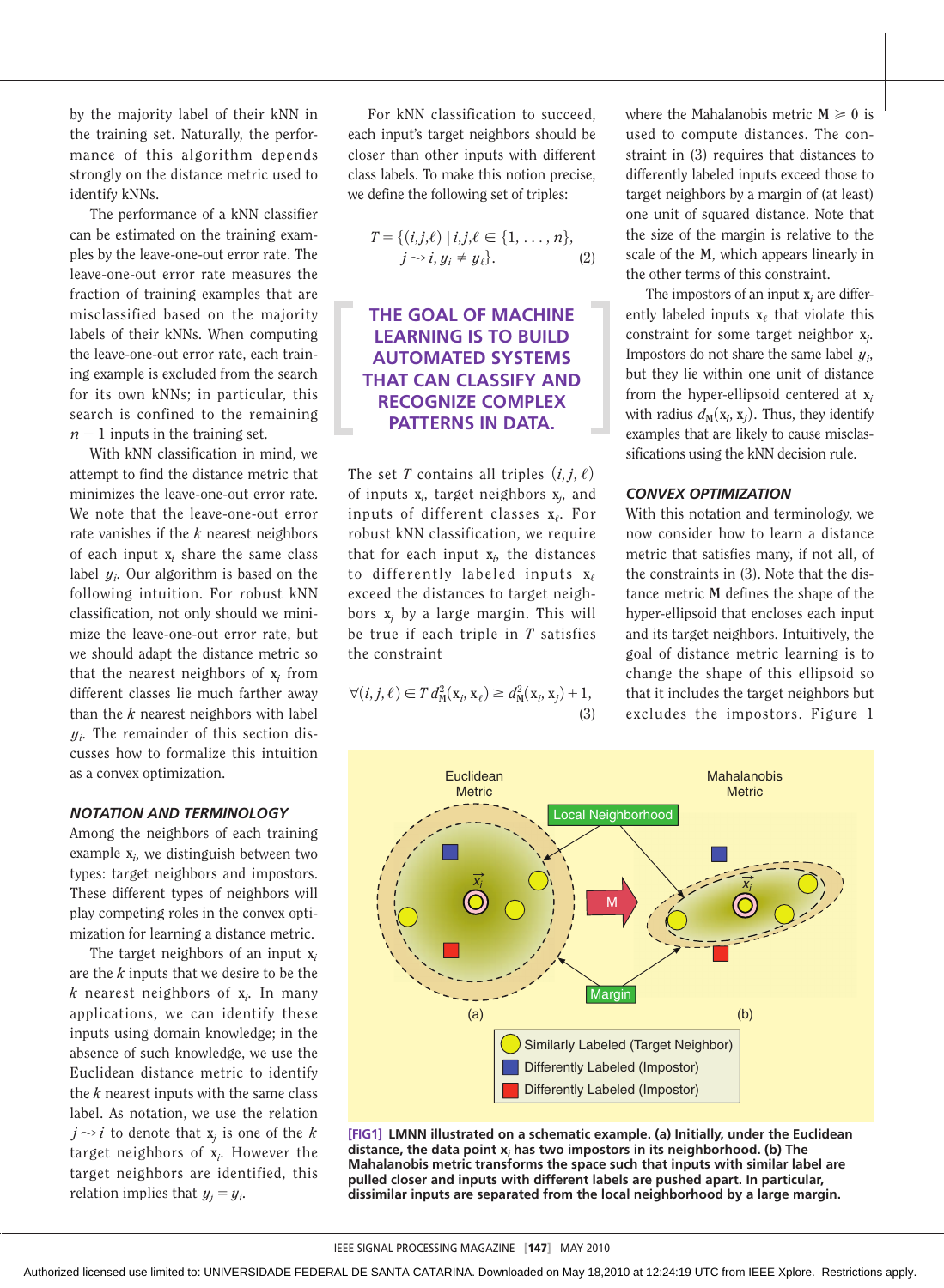illustrates how a Mahalanobis metric can achieve this goal where a Euclidean metric fails.

To achieve this goal in practice, we optimize the distance metric in (3) over the space of positive semidefinite matrices  $M \ge 0$ . The optimization is based on two distinct subgoals: i) to shrink the distances between inputs and target neighbors and ii) to minimize the number of impostors that violate the constraints in (3). Specifically, we consider the objective

$$
\min_{\mathbf{M}\geq 0} \left\{ \sum_{j\sim i} d_{\mathbf{M}}^2(\mathbf{x}_i, \mathbf{x}_j) + C \sum_{(i,j,\ell)\in T} \max[0, d_{\mathbf{M}}^2(\mathbf{x}_i, \mathbf{x}_j) + 1 - d_{\mathbf{M}}^2(\mathbf{x}_i, \mathbf{x}_\ell) \right\}.
$$
\n(4)

The first term in (4) penalizes the squared distances between inputs and target neighbors, while the second term accumulates the total amount by which the constraints in (3) are violated. The constant  $C > 0$  controls the tradeoff between these two terms.

We can cast the optimization in (4) as an instance of semidefinite programming [6]. Semidefinite programs (SDPs) are linear programs with an additional (convex) constraint that a matrix whose elements are linear in the unknown variables must be positive semidefinite. To cast (4) as an SDP, we recognize that the squared distances  $d_M^2(\mathbf{x}_i, \mathbf{x}_j)$  are linear in the elements of **M** and that the matrix **M** is

 constrained to be positive semidefinite. We also introduce nonnegative slack variables  $\xi_{ii\ell} \geq 0$  to monitor the violations of the constraints in (3). Then, the objective in (4) can be rewritten as

$$
\min_{\mathbf{M}, \{\xi_{ij\ell}\}} \left\{ \sum_{j \sim i} (\mathbf{x}_i - \mathbf{x}_j)^\top \mathbf{M} (\mathbf{x}_i - \mathbf{x}_j) + C \sum_{(i,j,\ell) \in T} \xi_{ij\ell} \right\} \text{ subject to:}
$$
\n
$$
1) (\mathbf{x}_i - \mathbf{x}_\ell)^\top \mathbf{M} (\mathbf{x}_i - \mathbf{x}_\ell) - (\mathbf{x}_i - \mathbf{x}_j)^\top
$$
\n
$$
\mathbf{M} (\mathbf{x}_i - \mathbf{x}_j) \ge 1 - \xi_{ij\ell} \text{ for all } (i,j,\ell) \in T
$$
\n
$$
2) \xi_{ij\ell} \ge 0 \text{ for all } (i,j,\ell) \in T
$$
\n
$$
3) \mathbf{M} \ge 0.
$$

SDPs can be solved efficiently by interior point algorithms [6]. For this particular problem, however, we have mainly used projected subgradient descent methods on the objective in (4). More details can be found in our earlier work [7].

The above SDP for distance metric learning has many similarities to the quadratic program for large margin classification in support vector machines [9]. Due to these similarities, we refer to the approach in this section as large-margin nearest-neighbor (LMNN) classification.

#### *EXPERIMENTAL RESULTS*

We experimented with LMNN classification on problems in face recognition and handwritten digit recognition. Figure 2 visualizes the effect of distance metric learning on these tasks, showing how different nearest neighbors are identified using Mahalanobis versus



**[FIG2] The effect of distance metric learning on kNN classification of images of faces and handwritten digits. In each task, LMNN learns a Mahalanobis distance metric that leads to more accurate kNN classification. (a) Shows images from the test sets. (b) Shows nearest-neighbor images that are correctly identified by Mahalanobis distance but not by Euclidean distance. (c) Shows nearest-neighbor images that are mistakenly identified by Euclidean distance but not by Mahalanobis distance.**

Euclidean distances. On both tasks, the kNN classification was significantly improved by learning a Mahalanobis distance metric. Here, we briefly summarize the main results; more details can be found in the original study [7]. For optimal results, the neighborhood size *k* should be set by cross validation. As the algorithm is not particularly sensitive to the neighborhood size, we arbitrarily set  $k = 3$ . To avoid overfitting, we applied early stopping with a 30% hold-out set.

For face recognition, we experimented with images from the Olivetti face recognition data set (available at http://www.uk.research.att.com/facedatabase.html). This data set contains 400 gray scale images of 40 subjects in ten different poses. For kNN classification, we preprocessed the images by downsampling and projecting them into the subspace spanned by the leading 200 principal components. Using these compressed images, we created training and test sets by randomly sampling seven images of each subject for training and three images for testing. We evaluated LMNN classification on 100 random splits of the data in this way. The goal of learning was to recognize a face from an unseen pose, thus giving rise to a problem in 40-way classification. By learning a distance metric on this task, we reduced the average kNN classification error rate  $(k=3)$  from 6% using Euclidean distances to 3.3% using Mahalanobis distances.

For digit recognition, we experimented with images from an extensively benchmarked data set of handwritten digits (available at http://yann.lecun.com/ exdb/mnist). For kNN classification, we deskewed the original  $28 \times 28$  gray scale images, then reduced their dimensionality by projecting them onto their leading 164 principal components (enough to capture 95% of their overall variance). We learned a Mahalanobis distance metric on the 60,000 images in the training set. On the images in the test set, this procedure reduced the kNN classification error rate  $(k = 3)$  from 2.4% using Euclidean distances to 1.7% using Mahalanobis distances.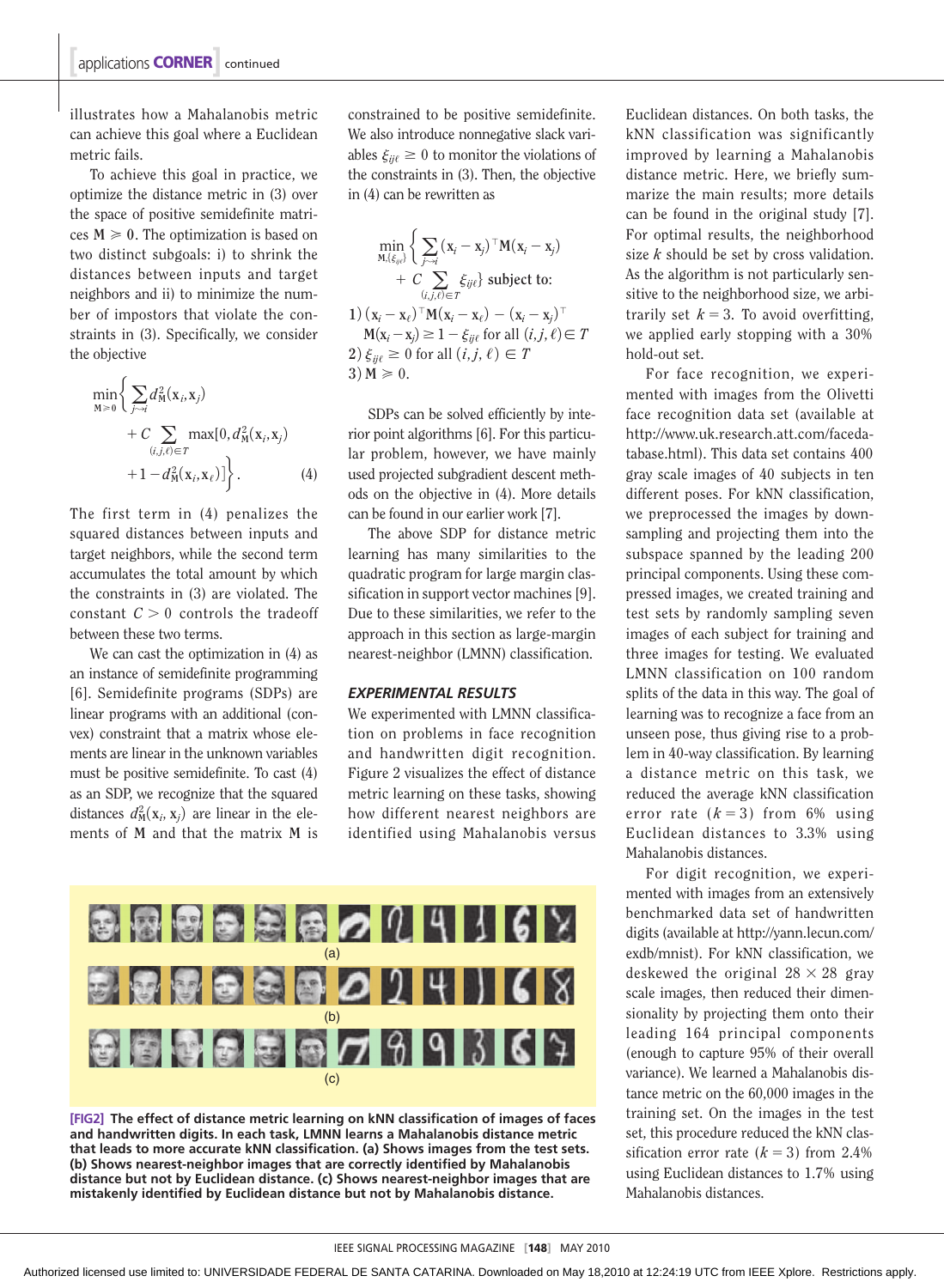### *EXTENSIONS AND APPLICATIONS*

The ideas behind LMNN classification have been extended and applied in many ways. We mention a few examples that follow up closely on the ideas described in this section. Torresani and Lee have shown how to perform LMNN classification in a reproducing kernel Hilbert space [10]; as in support vector machines, the use of nonlinear kernels can lead to significantly fewer classification errors. Weinberger and Saul have extended LMNN to learn multiple, local distance metrics in a globally coordinated manner [7]. Chechik et al. have proposed an online version of LMNN classification that relaxes the positive semidefinite constraint and scales to data sets with millions of inputs [11]. Finally, Tran et al. have applied LMNN classification to video signals for problems in human-activity recognition [12].

## **METRIC LEARNING FOR GAUSSIAN MIXTURE MODELS**

Nonparametric methods such as kNN classification do not make any simplifying assumptions about the underlying distribution of the data. Though kNN classifiers can model highly nonlinear and irregular decision boundaries, this flexibility entails certain costs. For example, in LMNN classification, even after learning the distance metric, it remains necessary to store all the training examples  $\{(\mathbf{x}_i, y_i)\}_{i=1}^n$ . Second, for each new classification, it is necessary to identify the nearest neighbors in the set of all training examples. These costs can be prohibitive for large data sets.

Parametric methods for classification avoid these costs by making simplifying assumptions about the data. In this section, we describe a parametric method that is based on similar large margin constraints as LMNN classification. The method assumes that the data are clustered around representative prototypes and that the class boundaries are determined by distances from these prototypes. We begin by reviewing how the parameters of such models are traditionally estimated.

## *MAXIMUM LIKELIHOOD ESTIMATION*

If we assume that the examples in each class are modeled by a multivariate Gaussian distribution, then we can learn the model parameters for each class using maximum likelihood estimation [1]. In particular, for each class *c*, we model its distribution of examples as

$$
P(\mathbf{x}|c) = \frac{1}{\sqrt{(2\pi)^d |\Sigma_c|}} e^{-\frac{1}{2}(\mathbf{x} - \mu_c)^{\mathrm{T}} \Sigma_c^{-1}(\mathbf{x} - \mu_c)},
$$
\n(5)

where  $\mu_c$  and  $\Sigma_c$  are given by their maximum likelihood estimates—specifically, the sample mean and covariance

# **DISTANCE METRIC LEARNING IS AN EMERGING SUBAREA OF MACHINE LEARNING.**

matrix of the examples in class *c*. These models can be used to classify unlabeled examples by computing the posterior distribution  $P(c|\mathbf{x})$  using Bayes' rule. Assigning the most likely class label under this distribution, and working with log probabilities, we obtain a decision rule of the form

$$
y = \arg\min_{c} [(x - \mu_c)^{\top} \Sigma_c^{-1} (x - \mu_c)/2 + \log (2\pi)^{d/2} |\Sigma_c|^{1/2} - \log P(c)],
$$
(6)

where  $P(c)$  are the prior class probabilities. Note that the last two terms on the right-hand side depend on the class label *c* but not the input **x** being classified.

Though maximum likelihood estimation is the simplest way to fit the Gaussian distributions in (5), it does not generally yield the best results when these Gaussian mixture models (GMMs) are used for multiway classification. Next, we describe a learning algorithm inspired by LMNN classification.

#### *PARALLELS TO LMNN*

We can develop an alternative model whose decision rule is similar to (6) but whose parameters are learned by optimizing the classification error rate. In particular, suppose that we characterize each class *c* by a Mahalanobis distance metric **M***c*, a centroid **r***c*, and a scalar parameter  $\theta_c$ . Given these parameters, we consider the decision rule

$$
y = \arg\min_{c} \left[ (\mathbf{x} - \mathbf{r}_c)^{\top} \mathbf{M}_c (\mathbf{x} - \mathbf{r}_c) + \theta_c \right].
$$
\n(7)

The decision rule in (7) is also a form of quadratic discriminant analysis [1]. In this decision rule, the centroid **r***c* and metric **M***c* are playing the same roles as the sample mean  $\mu_c$  and inverse covariance matrix  $\Sigma_c^{-1}$ , while the scalar  $\theta_c$  modulates the score of each class in a similar way as the other terms in (5). However we will estimate these parameters differently to obtain a more accurate classifier.

Starting from (7), we can now develop the analogy to LMNN. For a training example **x***i* to be classified correctly, it must be closer to the centroid  $r_{y_i}$  of class  $y_i$  than the centroid of any other class  $c \neq y_i$ , where closeness is measured by the right-hand side of (7). For robustness, we seek model parameters that correctly classify all training examples by a large margin, as in Figure 3. This will be true if

$$
\forall i, c \neq y_i,d_{\mathrm{M}_{c}}^2(\mathbf{x}_i, \mathbf{r}_c) + \theta_c \geq d_{\mathrm{M}_{y_i}}^2(\mathbf{x}_i, \mathbf{r}_{y_i}) + \theta_{y_i} + 1.
$$
\n(8)

The large-margin constraints for GMMs in (8) are analogous to those for LMNN classification in (3). To estimate parameters  $(M_c, r_c, \theta_c)$  that satisfy as many of these constraints as possible, we consider the objective

$$
\min_{\{M_c \geq 0, r_c \in \mathbb{R}^d, \theta_c \geq 0\}} \left\{ \sum_c \operatorname{trace}(\mathbf{M}_c) + C \sum_{i, c \neq y_i} \max\left[0, d_{\mathbf{M}_n}^2(\mathbf{x}_i, \mathbf{r}_{y_i}) + \theta_{y_i} + 1 - d_{\mathbf{M}_c}^2(\mathbf{x}_i, \mathbf{r}_c) - \theta_c \right] \right\}.
$$
\n(9)

The objective for GMMs in (9) is analogous to the objective for LMNN in (4). The first term regularizes the trace of the Mahalanobis distance metrics, while the second term accumulates the total amount by which the constraints in (8)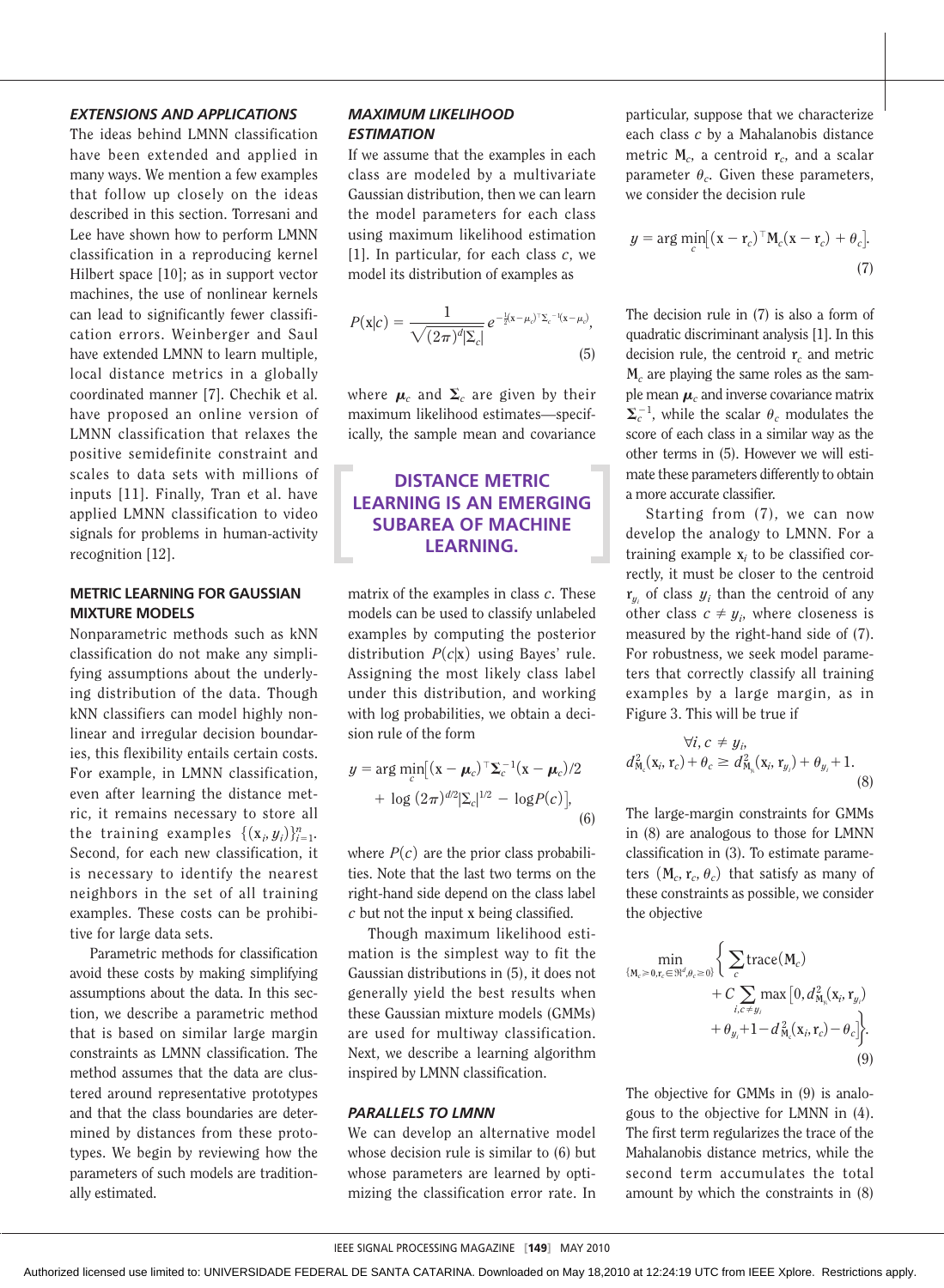are violated. The constant  $C > 0$  controls the tradeoff between these terms. Without loss of generality, we constrain  $\theta_c$  to be nonnegative since the decision rule is unaffected by uniform shifts  $\theta_c \leftarrow \theta_c + \Delta.$ 

### *CONVEX OPTIMIZATION*

We can reformulate (9) as an instance of semidefinite programming by making a simple change of variables. In particular, we collect the parameters  $(M_c, r_c, \theta_c)$ into a single positive semidefinite matrix **A***c* that is one row and one column larger than the distance metric **M***<sup>c</sup>*

$$
\mathbf{A}_c = \begin{bmatrix} \mathbf{M}_c & -\mathbf{M}_c \mathbf{r}_c \\ -\mathbf{r}_c^\top \mathbf{M}_c & \mathbf{r}_c^\top \mathbf{M}_c \mathbf{r}_c + \theta_c \end{bmatrix}.
$$
 (10)

The parameters  $(M_c, r_c, \theta_c)$  are uniquely determined by  $A_c$  when  $A_c$  is positive definite; when **A***c* is rank-deficient (as occurs in practice), we cannot recover the original parameters but the scores in (7) remain well-defined. More importantly, in terms of the matrices **A***c*, the constraints in (8) can be written as

$$
\forall i, c \neq y_i, v_i^{\top} (A_c - A_{y_i}) v_i \geq 1
$$
  
where  $v_i = \begin{bmatrix} x_i \\ 1 \end{bmatrix}$ . (11)

Note that these constraints are linear in the matrices **A***c*. Analogous to the optimization for LMNN, we introduce nonnegative slack variables  $\xi_{\rm ic} \geq 0$  to monitor the violations of these



**[FIG3] The decision boundary in a large-margin GMM for binary classification, consisting of all points with**  equal Mahalanobis distance to  $\mu_1$  and  $\mu_2$ . The model is **trained by penalizing examples that do not lie at least one unit of distance away from the decision boundary.**

 constraints. Then the optimization in (9) can be rewritten as

$$
\min_{\{A_c, \xi_i\}} \left\{ \sum_c \text{trace}(M_c) + C \sum_{i, c \neq y_i} \xi_{ic} \right\}
$$
\nsubject to:  
\n
$$
1) v_i^\top (A_c - A_{y_i}) v_i \geq 1 - \xi_{ic}
$$
\nfor all  $i, c \neq y_i$   
\n
$$
2) \xi_{ic} \geq 0 \text{ for all } i, c \neq y_i
$$
\n
$$
3) A_c \geq 0 \text{ for all } c.
$$

The above optimization is easily recognized as an instance of semidefinite programming. Note that this SDP involves many fewer constraints than the SDP for LMNN classification; thus it scales better to larger data sets. Due to the large margin constraints in (8), models trained in this way are known as largemargin GMMs.

# **DISTANCE METRIC LEARNING LENDS ITSELF NATURALLY TO CONVEX PROGRAMMING.**

#### *EXPERIMENTAL RESULTS*

We experimented with large-margin GMMs on problems in handwritten digit recognition [8] and phoneme classification [8]. On the MNIST data set of handwritten digits, using similarly preprocessed images as described

> above, the large-margin GMM obtained a test error rate of 1.4%. This result was significantly better than the test error rate (4.2%) obtained for the same GMM trained by maximum likelihood estimation. In fact, despite its simplifying parametric assumptions, the large-margin GMM also outperformed the simplest variant of LMNN on this task.

We also trained largemargin GMMs to identify phonemes being articulated in short snippets (25 ms) of speech. The

phonemes were classified based on features computed from acoustic waveforms. For this task, we experimented on the TIMIT speech database (available at http://www.ldc.upenn.edu/Catalog/), which contains over 6,000 utterances along with manually aligned phonetic transcriptions. As training examples, we extracted over 1 million phonetically labeled windows of speech. (Note that this large amount of training data precludes a straightforward implementation of LMNN.) On this task, which involved 48-way classification of phonetic categories, we observed significant improvements in performance with large-margin training of GMMs. In particular, on a representative test set with over 50,000 examples, the model in (9) yielded a test-error rate of 36%, whereas the GMM in (5) trained by maximum likelihood estimation yielded a testerror rate of 45%.

#### *EXTENSIONS AND APPLICATIONS*

Beyond the framework described above, we have extended large-margin GMMs in two important ways [8]. First, we have shown how to train more flexible GMMs that use more than one multivariate Gaussian distribution to model each class of labeled examples. Second, we have shown how to train these GMMs as components of continuous-density hidden Markov models (CD-HMMs) for automatic speech recognition. In both these cases, the optimization remains convex (though it is no longer an instance of semidefinite programming). The extended types of training have yielded gains in performance beyond maximum likelihood estimation and other popular frameworks for parameter estimation in CD-HMMs.

#### **CONCLUSION**

In this article, we have described two recent applications of semidefinite programming to problems in machine learning and pattern recognition. Semidefinite programming arises naturally in these problems for two reasons: first, because a positive semidefinite matrix is required to

(continued on page 158)